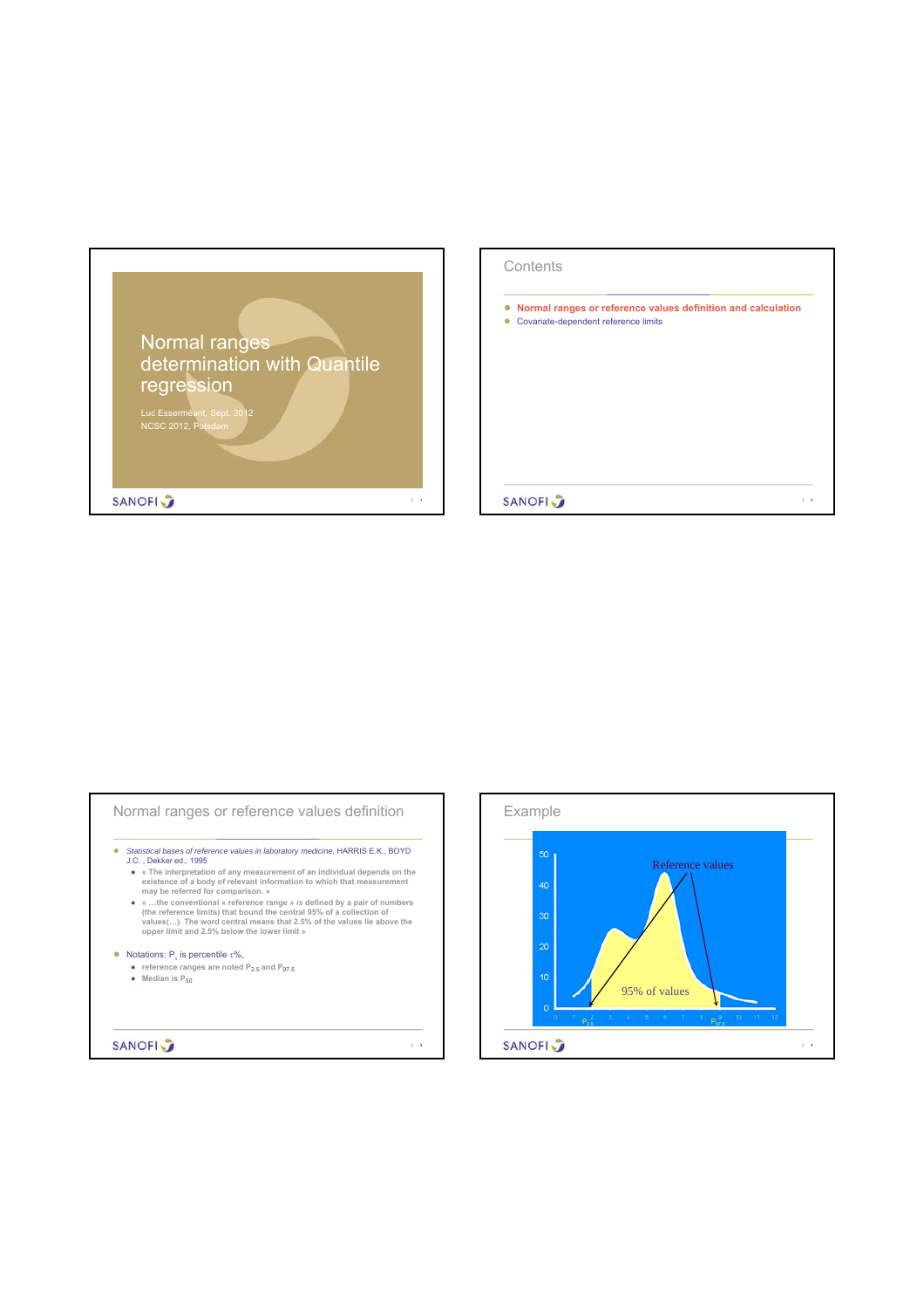





| 6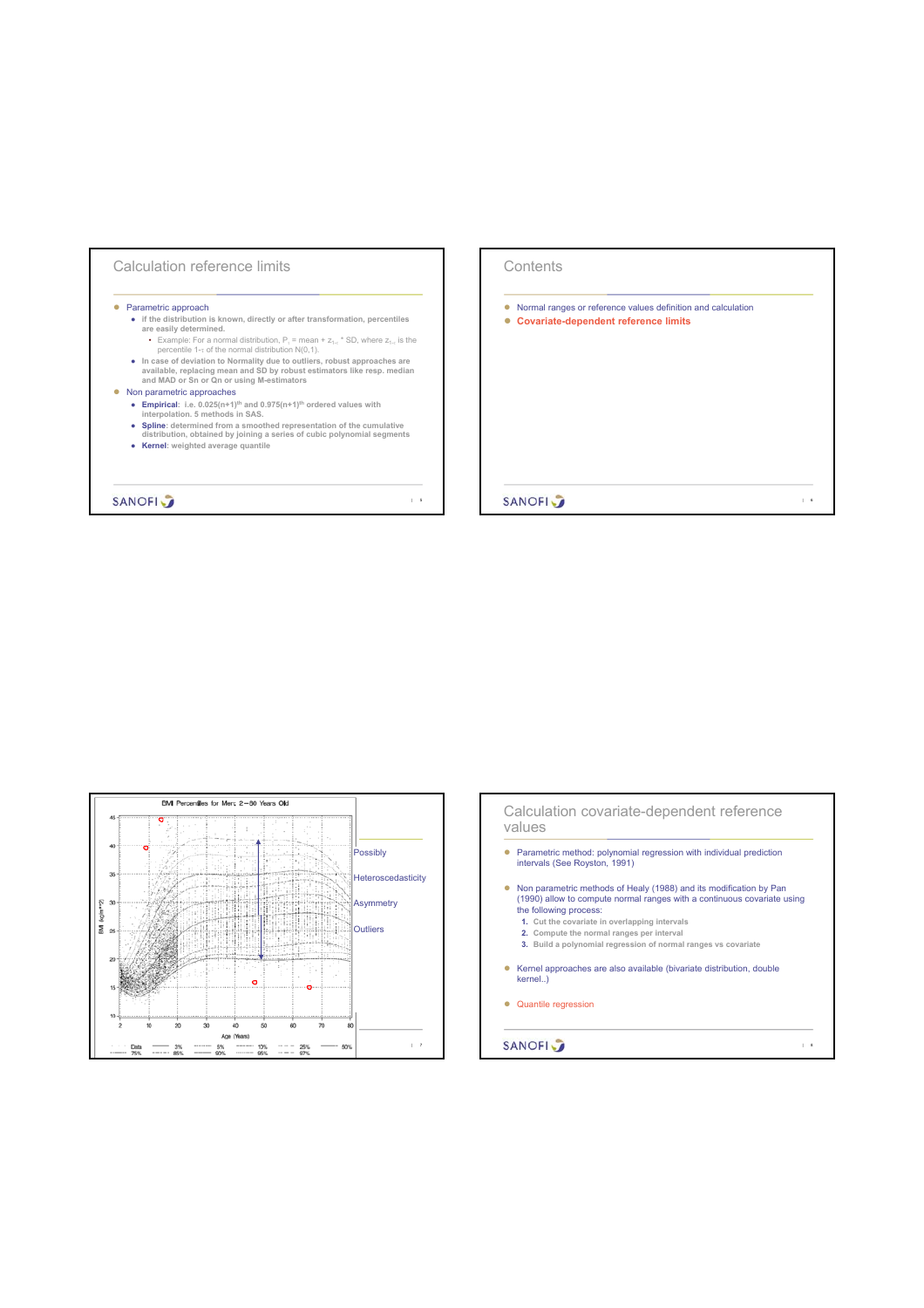



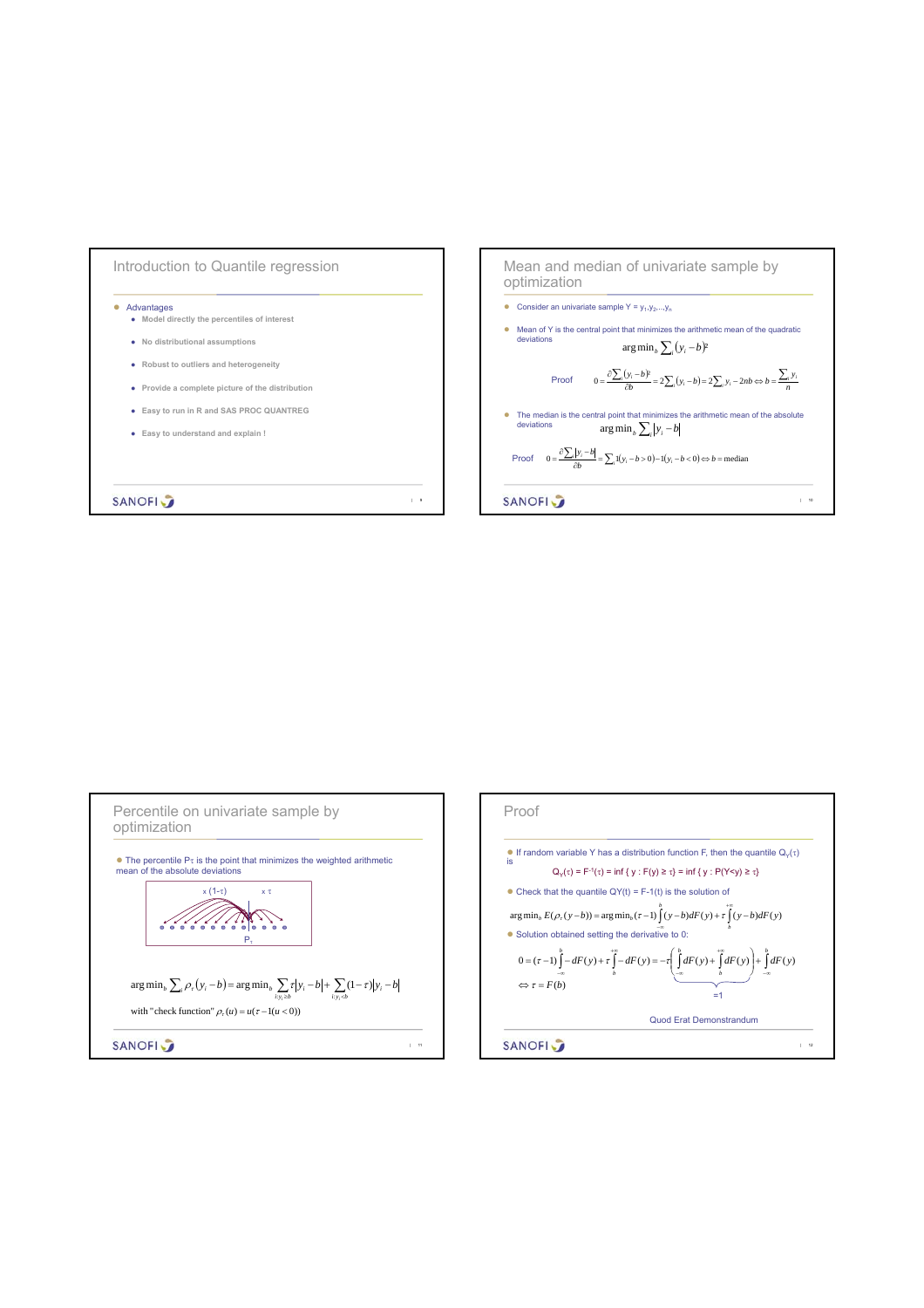



| $Q_{\tau}(W_t) = \beta_{\tau 0} + \beta_{\tau 1} W_{t-1} + \beta_{\tau 2} W_{t-2} + \beta_{\tau 3} H_t$ |  |
|---------------------------------------------------------------------------------------------------------|--|
| where                                                                                                   |  |
| • W <sub>r</sub> is the <i>current</i> weight at time t.                                                |  |
| • $W_{t-1}$ and $W_{t-2}$ are two <i>prior</i> weights at time t-1 and t-2,<br>respectively.            |  |
| • H, is the <i>current</i> height at time t.                                                            |  |
|                                                                                                         |  |
|                                                                                                         |  |
|                                                                                                         |  |
|                                                                                                         |  |
|                                                                                                         |  |

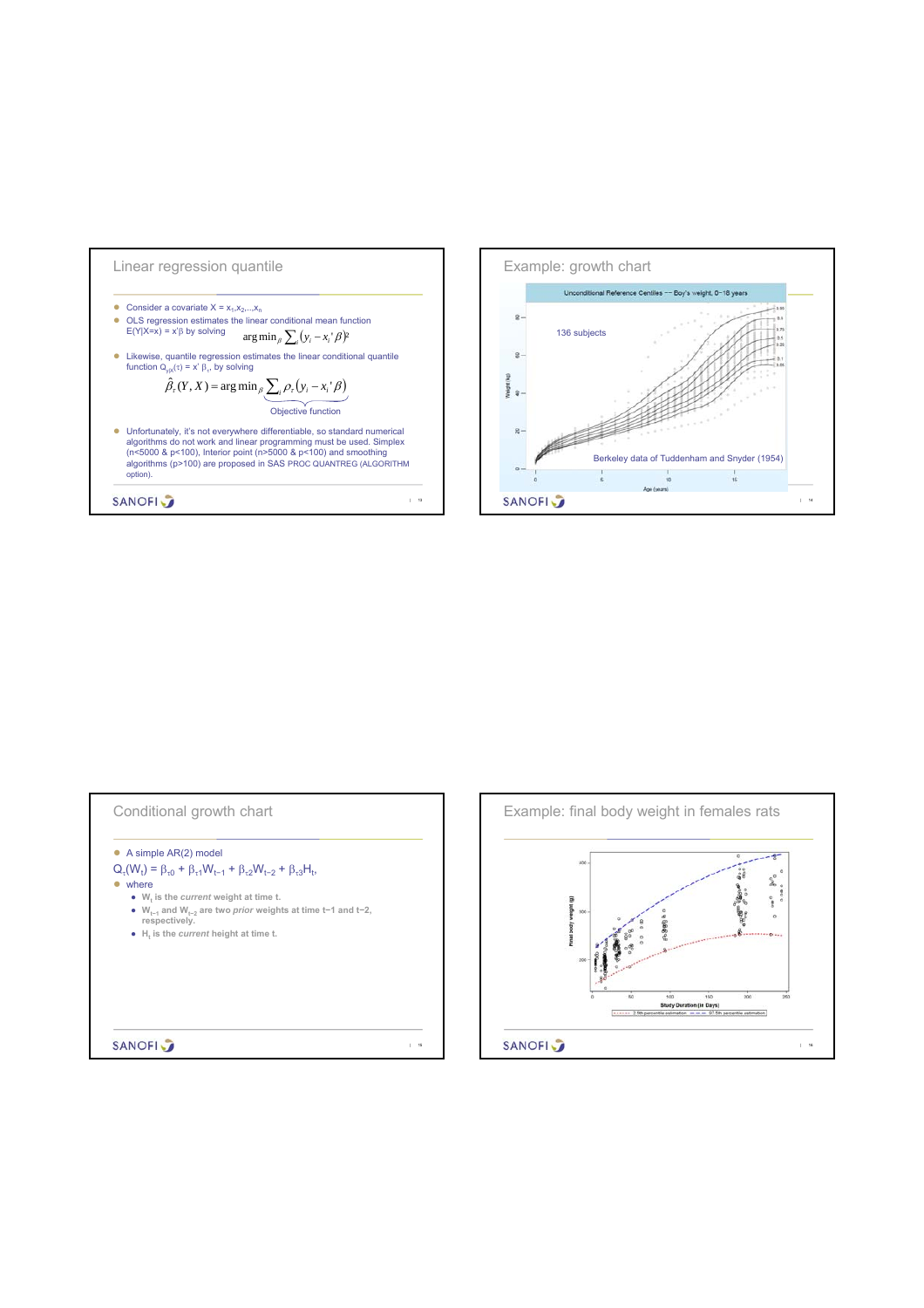



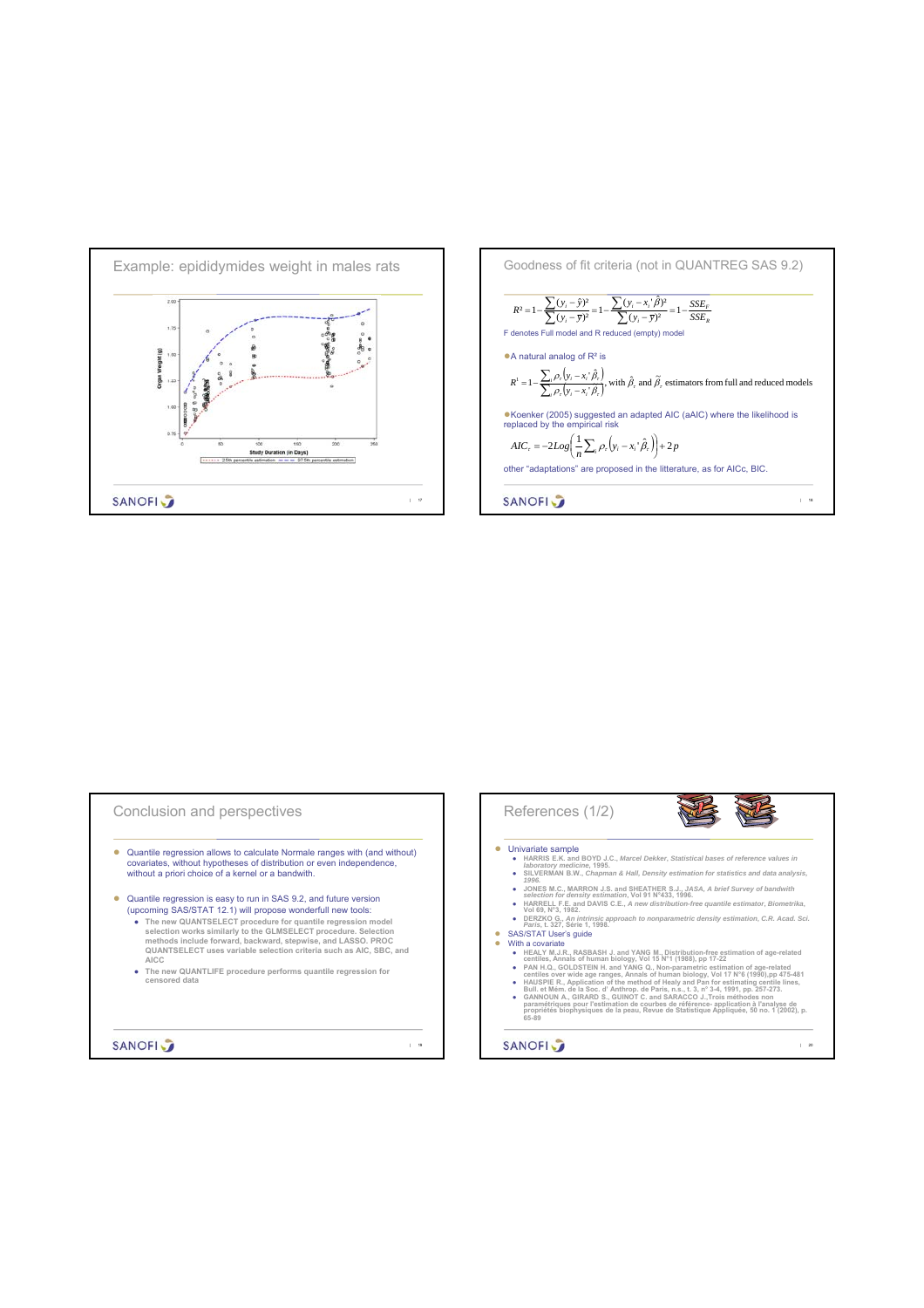## References (2/2)



 $| 21$ 

## ● Quantile regression

- **KOENKER R. and BASSETT G., Regression quantiles, Econometrica, Vol 46 (1978), pp33-50**
- 
- 
- FOENNER R. and MACHADO A.F., Goodness of Fit and Related Inference Processes for<br>
(Dec., 1999), pp. 1296-1310.<br>
(Dec., 1999), pp. 1296-1310.<br>
REDDEN D.T., FERNANDEZ J.R. and ALLISON D.B., A simple significance test for<br>
(
- 
- 
- 

**SANOFI** 

Back-up **SANOFI** | 22



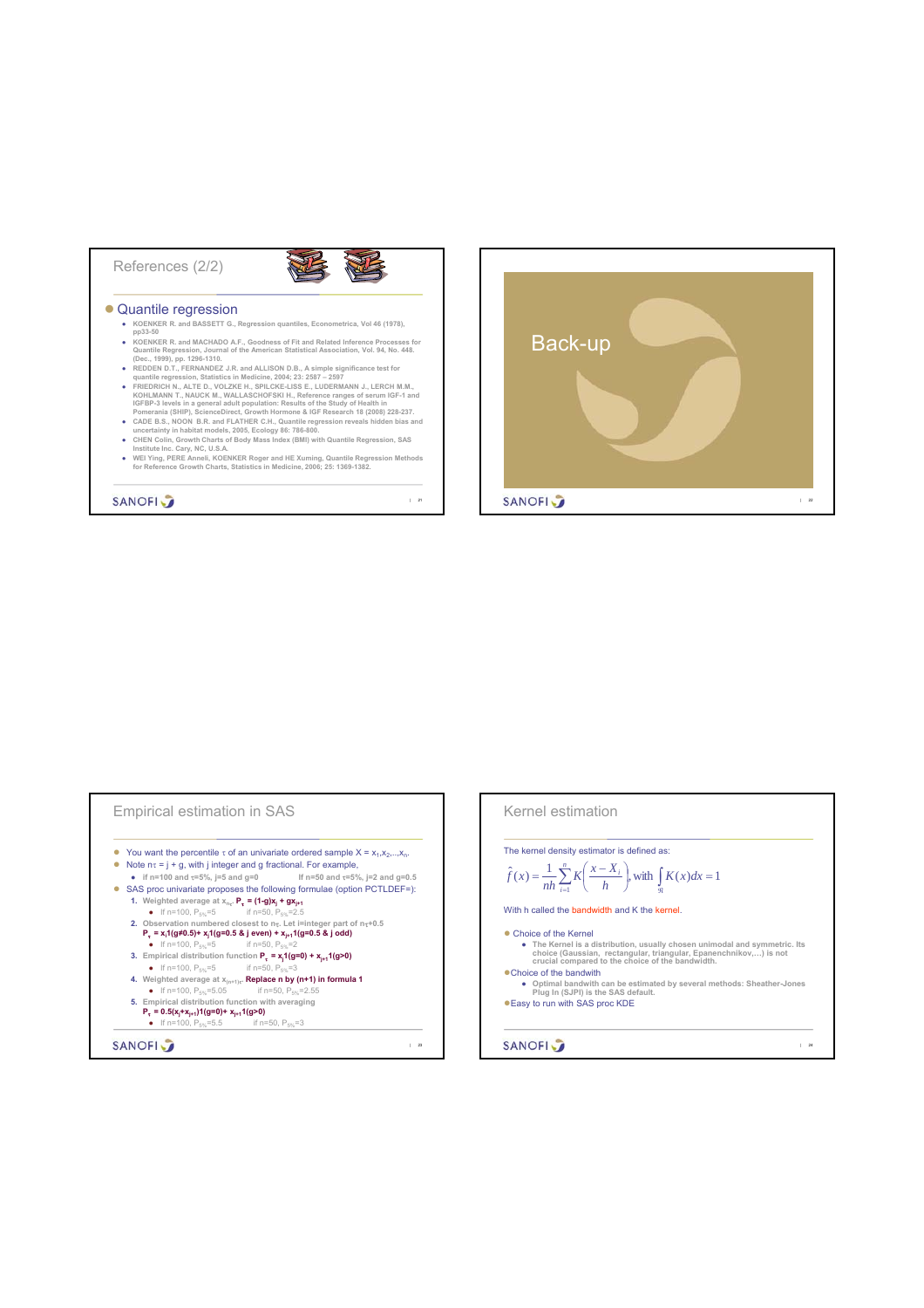



| Scale equivariance: for any a>0                                                                                                                                        |
|------------------------------------------------------------------------------------------------------------------------------------------------------------------------|
| $\hat{\beta}_z(av, X) = a\hat{\beta}_z(v, X)$                                                                                                                          |
| $\hat{\beta}_{\epsilon}(-ay, X) = a\hat{\beta}_{\epsilon}(\gamma, X)$                                                                                                  |
| Shift equivariance: for any $\gamma$                                                                                                                                   |
| $\hat{\beta}_-(\nu+X\gamma,X)=\hat{\beta}_-(\nu,X)+\gamma$                                                                                                             |
| Equivariance to reparameterization of design: for any nonsingular A                                                                                                    |
| $\hat{\beta}_r(v, XA) = A^{-1} \hat{\beta}_r(v, X)$                                                                                                                    |
| Equivariance to monotonic transformations: for a nondecreasing function h,<br>$Q_{h(Y) X}(\tau) = h(Q_{Y X}(\tau))$<br>not true for the mean as $E(h(Y)) \neq h(E(Y))$ |